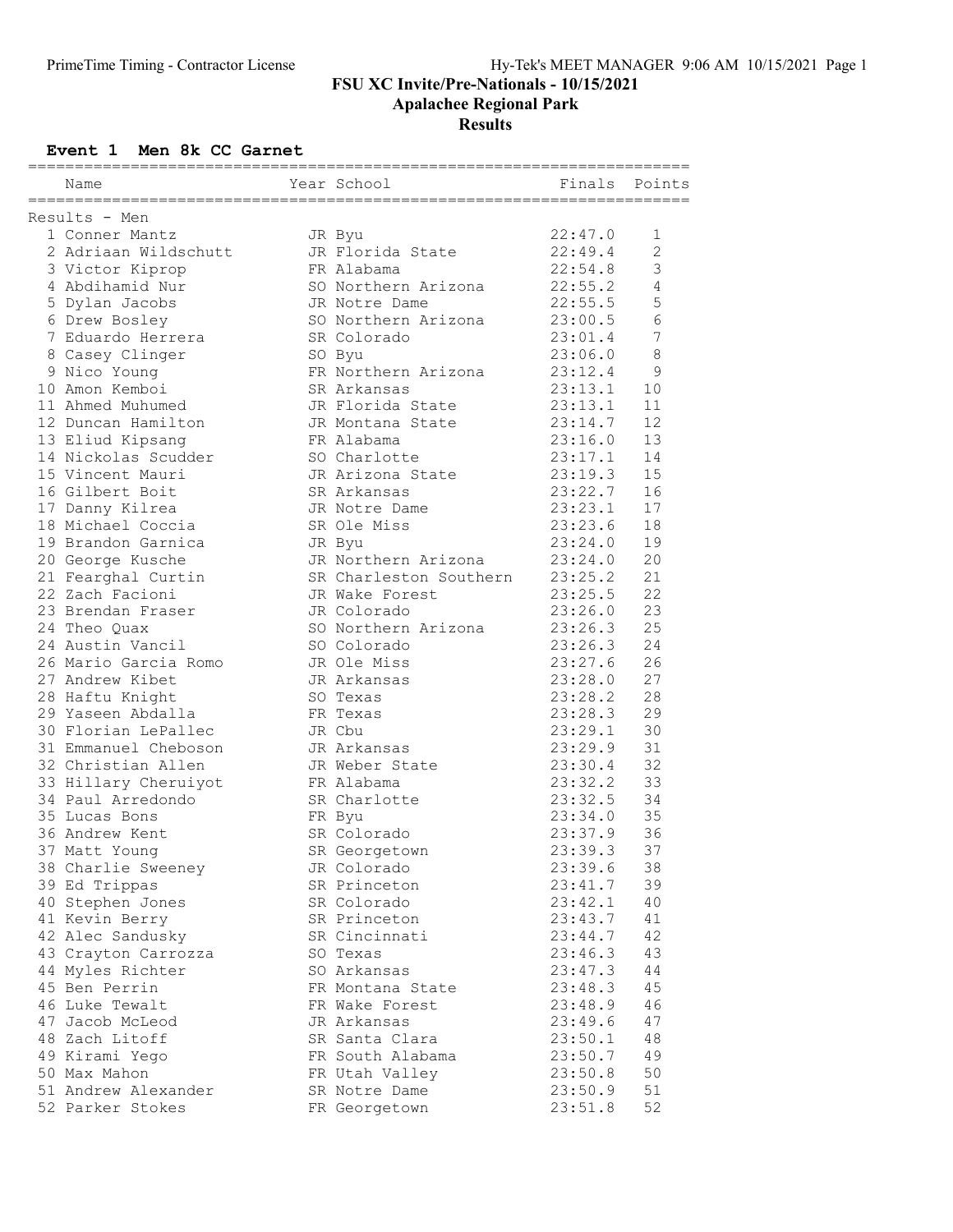Apalachee Regional Park

#### Results

## ....Event 1 Men 8k CC Garnet

| 53 CJ Ambrosio                         | SR Duke                         | 23:53.1            | 53       |
|----------------------------------------|---------------------------------|--------------------|----------|
| 54 Rodger Rivera                       | FR Texas                        | 23:53.5            | 54       |
| 55 Gabriel Curtis                      | FR Florida State                | 23:53.5            | 55       |
| 56 Ryan Raff                           | JR Northern Arizona             | 23:53.8            | 56       |
| 57 Anthony Russo                       | SR Notre Dame                   | 23:55.0            | 57       |
| 58 Anthony Monte                       | FR Princeton                    | 23:55.3            | 58       |
| 59 Felix Kandie                        | SR Liberty                      | 23:55.5            | 59       |
| 60 Matthew Richtman                    | SO Montana State                | 23:55.6            | 60       |
| 61 Ivo Balabanov                       | SR Cbu                          | 23:56.2            | 61       |
| 62 Quinn Nicholson                     | SO Georgetown                   | 23:56.6            | 62       |
| 63 Jakob Kintzele                      | JR Princeton                    | 23:57.2            | 63       |
| 64 George Watson                       | JR Bradley                      | 23:58.3            | 64       |
| 65 Karl Thiessen                       | JR Tennessee                    | 23:58.3            | 65       |
| 66 Chris Theodore                      | SO Duke                         | 23:58.6            | 66       |
| 67 Peter Herold                        | SO Ucla                         | 23:59.6            | 67       |
| 68 Aidan Troutner                      | FR Byu                          | 24:00.8            | 68       |
| 69 Darius Riley                        | JR Ucla                         | 24:00.8            | 69       |
| 70 Joshua Zelek                        | SO Princeton                    | 24:01.6            | 70       |
| 71 Ryan Drew                           | SR Liberty                      | 24:02.1            | 71       |
| 72 Said Mechaal                        | JR Cbu                          | 24:03.1            | 72       |
| 73 Robert Cozean                       | FR Notre Dame                   | 24:03.3            | 73       |
| 74 Dallin Leatham                      | SR Weber State                  | 24:03.6            | 74       |
| 75 Giedrius Valincius                  | SO Cbu                          | 24:04.2            | 75       |
| 76 Josh Romine                         | SR Duke                         | 24:04.7            | 76       |
| 77 Thomas Vanoppen                     | JR Wake Forest                  | 24:05.0            | 77       |
| 78 Alexander Korczynski                | SR Northeastern                 | 24:05.1            | 78       |
| 79 Abraham Avila-Martinez              | FR Texas                        | 24:05.7            | 79       |
| 80 Ethan Kern                          |                                 | 24:06.2            | 80       |
| 81 Nathan Jubran                       | FR Kentucky<br>JR North Florida | 24:07.2            | 81       |
|                                        |                                 |                    | 82       |
| 82 Jack Salisbury<br>83 Cade Bethmann  | JR Georgetown<br>SR Ole Miss    | 24:07.6<br>24:07.9 | 83       |
| 84 Matt Duvall                         |                                 | 24:09.1            | 84       |
|                                        | FR Kentucky                     | 24:09.1            |          |
| 85 Mike Ungvarsky<br>86 Carter Solomon | SR Duke                         | 24:10.2            | 85<br>86 |
| 87 Nick Dahl                           | FR Notre Dame<br>JR Duke        | 24:10.5            | 87       |
|                                        |                                 | 24:10.8            |          |
| 88 Tom Seitzer<br>89 Silas Griffith    | SO Notre Dame                   |                    | 88       |
|                                        | JR Florida State                | 24:11.3            | 89       |
| 90 Oisin O Gailin                      | SR Wyoming                      | 24:11.6            | 90       |
| 91 Britain Reynolds                    | JR Utah Valley                  | 24:11.6            | 91       |
| 92 Levi Taylor                         | FR Montana State                | 24:12.9            | 92       |
| 93 Noah Perkins                        | SR North Florida                | 24:13.3            | 93       |
| 94 Anthony Camerieri                   | JR Miami (Ohio)                 | 24:13.7            | 94       |
| 95 Nicholas Russell                    | SO Santa Clara                  | 24:14.5            | 95       |
| 95 Nick Moulai                         | JR Ole Miss                     | 24:14.5            | 96       |
| 97 Adam Wood                           | FR Byu                          | 24:14.7            | 97       |
| 98 Shea Weilbaker                      | SO Georgetown                   | 24:14.7            | 98       |
| 99 Jake Allen                          | FR Kentucky                     | 24:15.5            | 99       |
| 100 Ian Twyman                         | FR Santa Clara                  | 24:15.7            | 100      |
| 101 Sam Bowers                         | SO Georgia                      | 24:16.2            | 101      |
| 102 Cole Lindhorst                     | FR Texas                        | 24:16.6            | 102      |
| 103 Santiago Prosser                   | FR Northern Arizona             | 24:16.6            | 103      |
| 104 Jacob Stone                        | JR Weber State                  | 24:17.0            | 104      |
| 105 Alec Hornecker                     | SR Colorado                     | 24:17.2            | 105      |
| 106 Creed Thompson                     | FR Byu                          | 24:17.9            | 106      |
| 107 Alex Crigger                       | SR Tennessee                    | 24:18.2            | 107      |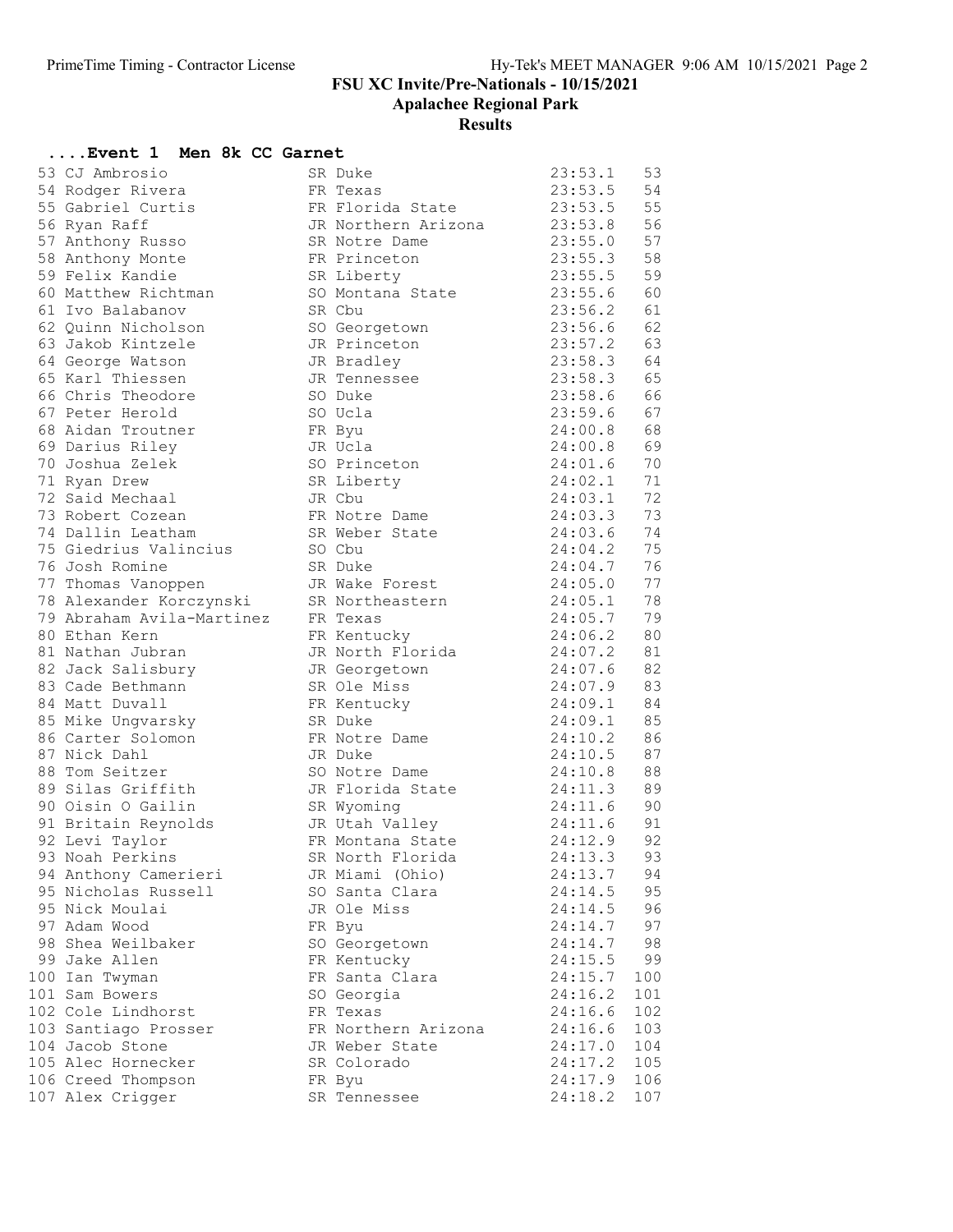#### Results

### ....Event 1 Men 8k CC Garnet

| 108 Elias Schreml                                        | FR Arkansas<br>SR Wake Forest                                                                                              | 24:18.3 108 |     |
|----------------------------------------------------------|----------------------------------------------------------------------------------------------------------------------------|-------------|-----|
| 109 Justin Robison                                       | FR Northern Arizona 24:18.5                                                                                                | 24:18.4     | 109 |
| 110 Tristian Merchant                                    |                                                                                                                            | 24:18.6     |     |
| 111 Matthew Payamps                                      | FR Georgetown                                                                                                              |             | 110 |
| 112 Jake Turner                                          | FR North Florida 24:19.0                                                                                                   |             | 111 |
| 113 Matt Grossman                                        | SR Princeton 24:19.3                                                                                                       |             | 112 |
| 114 Sean Laidlaw                                         | JR Georgetown 24:19.5 113<br>FR Weber State 24:19.9 114<br>FR Ohio State 24:20.1 115                                       |             |     |
| 115 Logan Anderson                                       | FR Weber State<br>FR Ohio State<br>SO Princeton                                                                            |             |     |
| 116 Zubin Jha                                            |                                                                                                                            |             |     |
| 117 Connor Nisbet                                        |                                                                                                                            | 24:20.9     | 116 |
| 118 Zach Kinne                                           | SO Duke                                                                                                                    | 24:21.5     | 117 |
| 119 Tyler Wirth                                          | SO Cincinnati 24:22.0 118                                                                                                  |             |     |
| 120 Tommy McDonough                                      | SR Auburn                                                                                                                  | 24:22.4 119 |     |
| 121 Alec Danner                                          | JR Bradley                                                                                                                 | 24:22.6 120 |     |
| 122 Jaymee Domoney<br>123 Ethan Geiger                   | SR Charleston Southern 24:22.7 121                                                                                         |             |     |
|                                                          | FR Florida                                                                                                                 | 24:22.9     | 122 |
| 124 Cruz Gomez                                           | SO Texas                                                                                                                   | 24:22.9     | 123 |
| 125 Jacob Holmes                                         | SO Florida State 24:23.3                                                                                                   |             | 124 |
| 126 Sam Rivera                                           |                                                                                                                            |             |     |
| 127 Ben Savino                                           | SO Duke<br>SR Ole Miss<br>SO Alabama<br>SO Alabama<br>SO Alabama<br>SR Ole Miss<br>24:23.9<br>24:25.1<br>27                |             |     |
| 128 Jacob Wiggers                                        | SO Alabama                                                                                                                 |             |     |
| 129 Benjamin Godish                                      |                                                                                                                            |             |     |
| 130 Geofrey Kemboi                                       | JR Utah Valley 24:26.2                                                                                                     |             | 129 |
| 131 Ethan Powell                                         | JR Colorado                                                                                                                | 24:27.1     |     |
| 132 Taylor Dillon                                        | JR Weber State 24:28.5 130                                                                                                 |             |     |
| 133 Hociel Landa                                         | SR Rice                                                                                                                    | 24:29.1 131 |     |
| 134 Aaron Withrow                                        | SO Kentucky<br>FR Charlotte                                                                                                | 24:29.9 132 |     |
| 135 Avery Cannon                                         |                                                                                                                            | 24:30.4     | 133 |
| 136 Matthew Farrell                                      | FR Princeton                                                                                                               | 24:30.9     |     |
| 137 Toni Banos                                           | JR Cincinnati 24:31.4                                                                                                      |             | 134 |
| 138 Mason Norman                                         | FR Wyoming                                                                                                                 | 24:32.9     | 135 |
| 139 Owen Mackenzie                                       | SO Duke                                                                                                                    | 24:33.1     |     |
| 140 Sam Field                                            | FR Florida State<br>JR Illinois<br>FR She                                                                                  | 24:33.6     | 136 |
| 141 Colin Yandel                                         |                                                                                                                            | 24:34.0     | 137 |
| 142 Rikus Van Niekerk                                    | FR Cbu                                                                                                                     | 24:34.2     | 138 |
| 143 Peter Visser                                         | FR Weber State 24:34.6 139                                                                                                 |             |     |
| 144 Ryan Kinnane                                         | SO Auburn                                                                                                                  | 24:34.8 140 |     |
| 144 Kyan Kara<br>145 Habtamu Cheney<br>146 Zachary Cloud | JR Utah Valley<br>FR Flori<br>JR Utah Valley $24:35.3$ 141<br>FR Florida State $24:36.0$ 142<br>FR Tennessee $24:37.4$ 143 |             |     |
|                                                          |                                                                                                                            |             |     |
| 147 Eli Nahom                                            |                                                                                                                            |             |     |
| 148 Conant Smith <b>Sanct Smith</b>                      | SO Arizona State 24:37.5 144                                                                                               |             |     |
| 149 Landon Miller                                        | SR Liberty                                                                                                                 | 24:37.8     | 145 |
| 150 Alex Topini                                          | SR Rice                                                                                                                    | 24:38.1     | 146 |
| 151 Jonathan Velasco                                     | SO Wake Forest                                                                                                             | 24:39.1     | 147 |
| 152 Michael Hans                                         | SR Georgia                                                                                                                 | 24:39.3     | 148 |
| 153 Carson Burian                                        | FR Alabama                                                                                                                 | 24:39.4     | 149 |
| 154 Alan Deogracias                                      | SO Charleston Southern                                                                                                     | 24:39.6     | 150 |
| 155 Obsaa Feda                                           | SO Miami (Ohio)                                                                                                            | 24:39.6     | 151 |
| 156 Will Cronin                                          | SR Tennessee                                                                                                               | 24:40.3     | 152 |
| 157 Mhalicki Bronson                                     | FR Miami (Ohio)                                                                                                            | 24:40.5     | 153 |
| 158 Hunter White                                         | FR Charlotte                                                                                                               | 24:40.8     | 154 |
| 159 Cooper West                                          | JR Montana State                                                                                                           | 24:41.8     | 155 |
| 160 Jacob Brizendine                                     | JR Kentucky                                                                                                                | 24:41.8     | 156 |
| 161 Jake Renfree                                         | FR Notre Dame                                                                                                              | 24:42.1     |     |
| 162 Kyle Harkabus                                        | SO Liberty                                                                                                                 | 24:42.3     | 157 |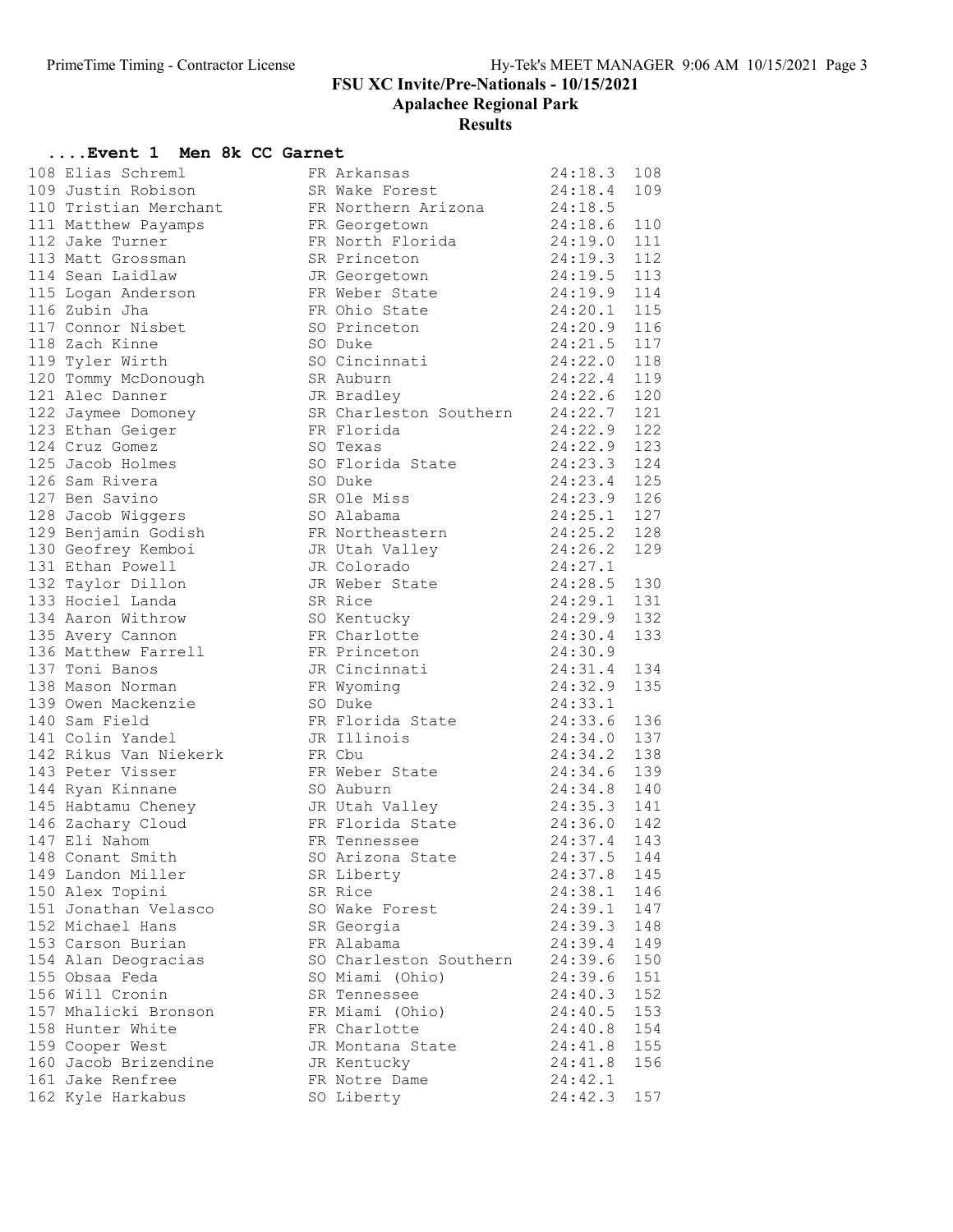| Event 1 Men 8k CC Garnet               |  |                                                                   |                                  |     |
|----------------------------------------|--|-------------------------------------------------------------------|----------------------------------|-----|
| 163 James Young                        |  | SR Ole Miss                                                       | 24:42.4 158                      |     |
| 164 Jared Vazquez                      |  | JR North Florida                                                  | 24:42.5                          | 159 |
| 165 Zac Jacklin                        |  | JR Byu                                                            | 24:42.7                          |     |
| 166 Timothy Doyle                      |  | JR North Florida 24:43.3<br>FR Charlotte 24:43.4                  |                                  | 160 |
| 167 Jacob Gallant                      |  | FR Charlotte<br>JR Ole Miss                                       |                                  | 161 |
| 168 Dereck Elkins                      |  | JR Ole Miss                                                       | 24:43.4                          | 162 |
| 169 Kipruto Kogei                      |  | SO Liberty                                                        | 24:44.6                          | 163 |
| 170 Seth Bruxvoort                     |  | FR Wyoming                                                        | 24:45.3                          | 164 |
| 171 Joe Wester                         |  | FR Florida                                                        | 24:45.3 165                      |     |
| 172 Matthew Schaefer                   |  | SR Northeastern<br>SO Weber State                                 | 24:45.4 166<br>24:46.2 167       |     |
| 173 Bronson Winter                     |  | SO Weber State                                                    |                                  |     |
| 174 Gavin Kuhlenbeck                   |  | FR Charleston Southern 24:46.6                                    |                                  | 168 |
| 175 Julius Hild                        |  | FR Cincinnati                                                     | 24:47.3                          | 169 |
| 176 Gus McIntyre                       |  | FR Wyoming                                                        | i $24:47.3$ 109<br>$24:48.1$ 170 |     |
| 177 Jake Wickert                       |  | SR Ohio State 24:48.7 171                                         |                                  |     |
| 178 Jackson Watts<br>179 Fele Sharp    |  | FR Kentucky                                                       | 24:49.5 172<br>24:49.5 173       |     |
| 179 Kale Sharp                         |  | rk Kentucky<br>JR Utah Valley                                     |                                  |     |
| 180 Robert Pedroza                     |  | FR North Florida 24:50.2 174<br>JR Bradley 24:50.3 175            |                                  |     |
| 181 Matt Aho                           |  |                                                                   |                                  |     |
| 182 Kyle Johnson                       |  | SR Santa Clara 24:50.8                                            |                                  | 176 |
| 183 Arturs Medveds                     |  | SO Cbu                                                            | 24:51.2 177                      |     |
| 184 Josh Stern                         |  | FR Florida                                                        | 24:52.1 178                      |     |
| 184 Josn Stern<br>185 Mason Ratkovich  |  | JR Ucla                                                           | 24:52.2 179                      |     |
| 186 Kevin Agnew                        |  | FR Ohio State                                                     | 24:52.5 180                      |     |
| 187 Jack Hawes                         |  | SO Alabama                                                        | 24:52.7                          | 181 |
| 188 Paul Selden                        |  | SR Alabama                                                        | 24:53.1                          | 182 |
| 189 Charlie Parrish                    |  | JR Bradley                                                        | 24:53.1 183                      |     |
| 190 Aaron Rovnak                       |  | FR Charlotte                                                      | 24:53.3 184                      |     |
| 191 Javier Vento                       |  | FR Florida                                                        | 24:54.2 185                      |     |
| 192 Owen Smith                         |  | FR Montana State 24:54.4                                          |                                  | 186 |
| 193 Zach Leachman                      |  | FR Florida State 24:55.0                                          |                                  |     |
| 194 Michael Donnelly                   |  | SO Bucknell                                                       | 24:55.1                          | 187 |
| 195 Wesley John                        |  | SO Georgia                                                        | 24:55.5                          | 188 |
| 196 Eddie Narbett<br>197 Matthew Mule' |  | JR Bradley 24:55.9<br>FR Florida 24:56.1<br>SO Ohio State 24:56.3 | 24:55.9 189                      |     |
|                                        |  |                                                                   | 24:56.1 190                      |     |
| 198 Ivan Slyepkan                      |  |                                                                   |                                  | 191 |
| 199 Jonathan Harley                    |  | SR Cincinnati 24:57.0 192                                         |                                  |     |
| 200 Travis Dowd                        |  | SO Rice                                                           | 24:57.4 193                      |     |
| 201 Angel Vicioso                      |  | SO Florida                                                        | 24:57.6 194                      |     |
| 202 Harper Moore                       |  | FR Kentucky                                                       | 24:57.8 195                      |     |
| 203 Brendan O'Toole                    |  | SR Bucknell                                                       | 24:58.4                          | 196 |
| 204 Albert Steiner                     |  | SO Wyoming                                                        | 24:59.7                          | 197 |
| 205 Jack Roberts                       |  | SO Illinois                                                       | 25:00.1                          | 198 |
| 206 Drew Wenger                        |  | SO Bradley                                                        | 25:00.6                          | 199 |
| 207 Riley Buchholz                     |  | FR Tennessee                                                      | 25:01.2                          | 200 |
| 208 Curt Crossley                      |  | SO Weber State                                                    | 25:01.5                          |     |
| 209 Isaac Alonzo                       |  | FR Texas                                                          | 25:01.6                          |     |
| 210 Stephen Carvalho                   |  | SO Liberty                                                        | 25:01.7                          | 201 |
| 211 Austin Hone                        |  | SO Utah Valley                                                    | 25:02.1                          | 202 |
| 212 Owen Ritz                          |  | SR Georgetown                                                     | 25:02.5                          |     |
| 213 Jack Cottrell                      |  | FR Liberty                                                        | 25:03.0                          | 203 |
| 214 Aidan O'Gorman                     |  | SO North Florida                                                  | 25:03.4                          | 204 |
| 215 Micah Gilpatric                    |  | FR Charleston Southern                                            | 25:03.7                          | 205 |
| 216 Caleb Olson                        |  | JR Liberty                                                        | 25:04.8                          |     |
| 217 Patrick Cullen                     |  | SO Northeastern                                                   | 25:08.5                          | 206 |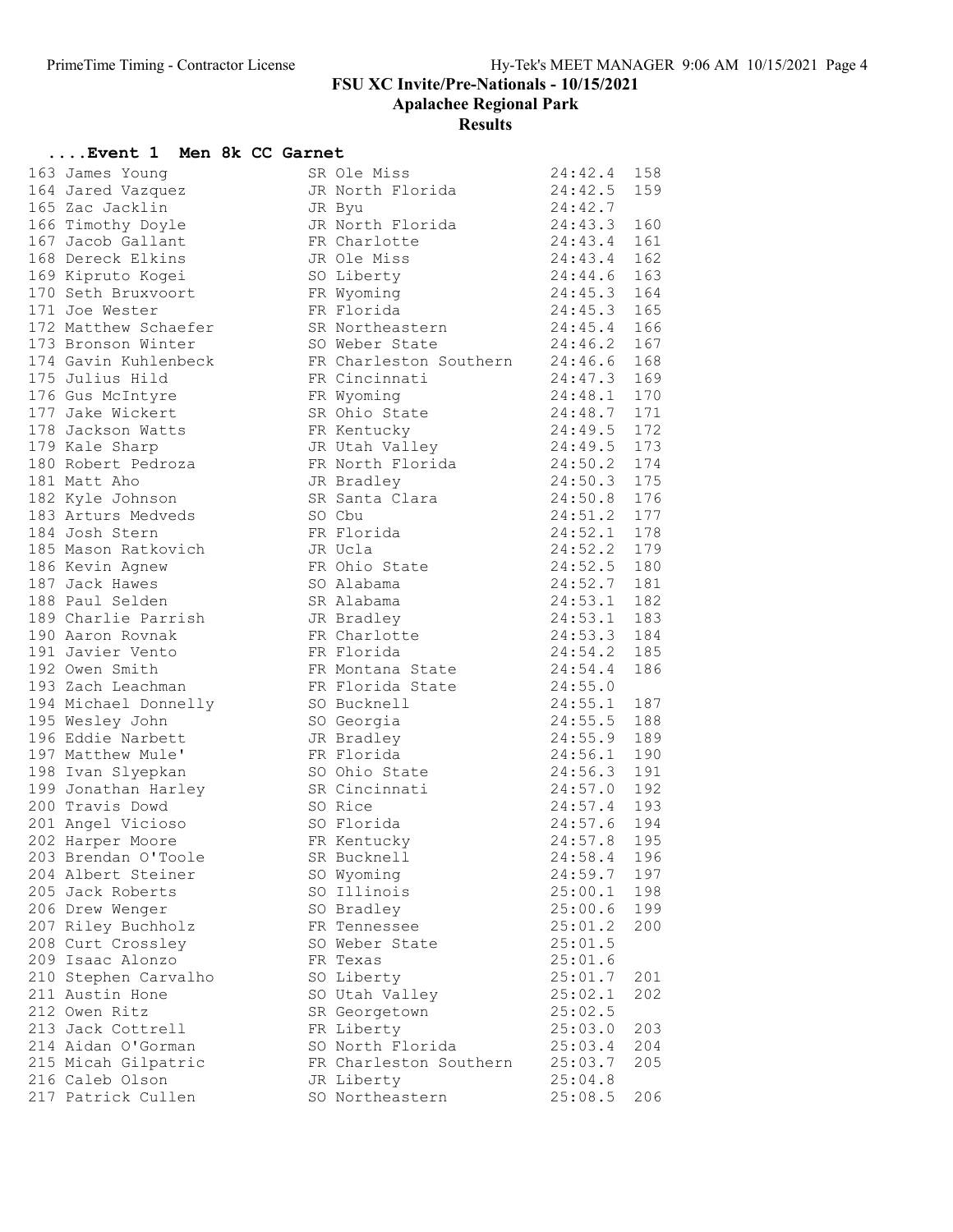Apalachee Regional Park

#### Results

### ....Event 1 Men 8k CC Garnet

| 218 Munir Kabbara                                           | JR Ucla                                     | 25:10.1                        | 207 |
|-------------------------------------------------------------|---------------------------------------------|--------------------------------|-----|
| 219 Elliot Metcalf                                          | FR Rice                                     | 25:10.5 208                    |     |
| 220 Onesmus Kemboi                                          | SR South Alabama 25:10.5 209                |                                |     |
| 221 Trevor Stephen                                          | FR Wyoming                                  | 25:10.6 210                    |     |
| 222 Jerald Taylor                                           | SR Wyoming                                  | $25:10.7$ 211                  |     |
| 223 Luke Mason                                              | FR Arizona State                            | $25:11.4$ 212<br>$25:11.4$ 212 |     |
| 224 Cameron Hylton                                          | SO Cbu                                      | 25:11.9 213                    |     |
| 225 Charles Harders<br>226 Matt Hall                        | JR Miami (Ohio) 25:12.6 214                 |                                |     |
| 226 Matt Hoak                                               | SO Cincinnati 25:13.4 215                   |                                |     |
| 227 Carson Bedics                                           | SO Auburn                                   | 25:14.4 216                    |     |
| 228 Tyler Cushing                                           | FR Illinois                                 | 25:14.7 217                    |     |
| 229 Joseph Dicke                                            | SR Arizona State<br>JR Cincinnati           | $25:15.1$ 217<br>25:15.1 218   |     |
|                                                             | JR Cincinnati                               | 25:15.1                        | 219 |
| 229 Christian Stevens<br>231 Dvlan Allen<br>231 Dylan Allen | JR Kentucky                                 | 25:15.5                        |     |
| 232 Andrew Abikhaled                                        | JR Rice                                     | 25:15.8                        | 220 |
| 233 Michael Zedan                                           | JR Ohio State                               | 25:16.1                        | 221 |
| 234 Cavan Wilson                                            | SO Florida                                  | 25:17.3 222                    |     |
| 235 Cooper Bocko                                            | FR Georgia                                  | $25:18.2$ 223                  |     |
| 236 Ronan McMahon-Staggs                                    | FR Geory<br>SO Ucla                         | 25:19.4 224                    |     |
| 237 Canaan Anderson                                         | FR Tennessee                                | 25:20.1 225                    |     |
| 238 Samuel Whittaker                                        | JR Bucknell                                 | 25:20.4 226                    |     |
| 239 Jackson Thomas                                          | SR Auburn                                   | 25:21.0 227                    |     |
| 240 Cooper Atkins                                           | FR Auburn                                   | 25:21.2 228                    |     |
| 241 Cole Heron                                              | FR Georgia                                  | $25:21.6$ 229<br>$25:21.6$ 229 |     |
| 242 Nick Regas                                              |                                             | 25:21.8 230                    |     |
| 243 Irwin Loud                                              | JR Ohio State<br>so Illinois<br>SO Illinois | 25:24.2 231                    |     |
| 244 Drew Burns                                              | SO Santa Clara 25:24.3                      |                                | 232 |
| 245 Gavin Saacke                                            | FR Alabama<br>25:25.6                       |                                |     |
| 246 Tom Gardiner                                            | JR Tennessee                                | 25:27.1 233                    |     |
| 247 Ewan McFarlane                                          | FR Ucla                                     | 25:27.6 234                    |     |
|                                                             |                                             | $25:27.8$ 235                  |     |
| 248 Giovanni Copploe<br>249 Michael Madiol                  | SO Ohio State<br>SO Illinois                | 25:28.2 236                    |     |
| 250 Harry Marson                                            | FR Bucknell                                 | 25:31.2 237                    |     |
| 251 Patrick Mullen                                          | JR Northeastern 25:31.4                     |                                | 238 |
| 252 Conner Hawkins                                          | JR Tennessee                                | 25:33.2                        |     |
| 253 Nick Deal                                               | SR Florida                                  |                                |     |
|                                                             | $25:33.7$<br>$25:33.7$<br>SO Illinois       | 25:33.7 239                    |     |
| 254 Eddie Lennon<br>255 Rob Howorth<br>255 Rob Howorth      | JR Charleston Southern 25:34.4 240          |                                |     |
|                                                             | JR Northeastern 25:34.7                     |                                | 241 |
| 256 Nicholas Young<br>257 Will Persin                       | SO Wyoming                                  | 25:35.3                        |     |
| 258 Parker Jackson                                          | SO Central Arkansas                         | 25:35.5                        | 242 |
| 259 Max Polak                                               | FR Miami (Ohio)                             | 25:35.6                        | 243 |
| 260 Nicolas Dovalovsky                                      | FR Illinois                                 | 25:37.0                        | 244 |
| 261 Rob McManus                                             | FR Montana State                            | 25:38.2                        | 245 |
| 262 Kyle Sarney                                             | FR Northeastern                             | 25:38.9                        | 246 |
| 263 Ryan Miele                                              | SR Bucknell                                 | 25:39.7                        | 247 |
| 264 Gavin O'Brien                                           |                                             | 25:40.6                        |     |
|                                                             | FR North Florida                            |                                |     |
| 265 Bobby Lynam                                             | FR Bucknell                                 | 25:42.1                        | 248 |
| 266 Benjamin Bayless                                        | SO Miami (Ohio)                             | 25:42.9                        | 249 |
| 267 Daniel Cohen                                            | JR Rice                                     | 25:43.9                        | 250 |
| 268 Zachary Roe                                             | FR Georgia                                  | 25:44.3                        | 251 |
| 269 Davis Thames                                            | FR Rice                                     | 25:45.5                        | 252 |
| 270 Joseph Thumann                                          | FR Northeastern                             | 25:46.7                        |     |
| 271 Fionn Harrington                                        | FR Central Arkansas                         | 25:47.8                        | 253 |
| 272 Jack Barchet                                            | SO Cincinnati                               | 25:48.0                        |     |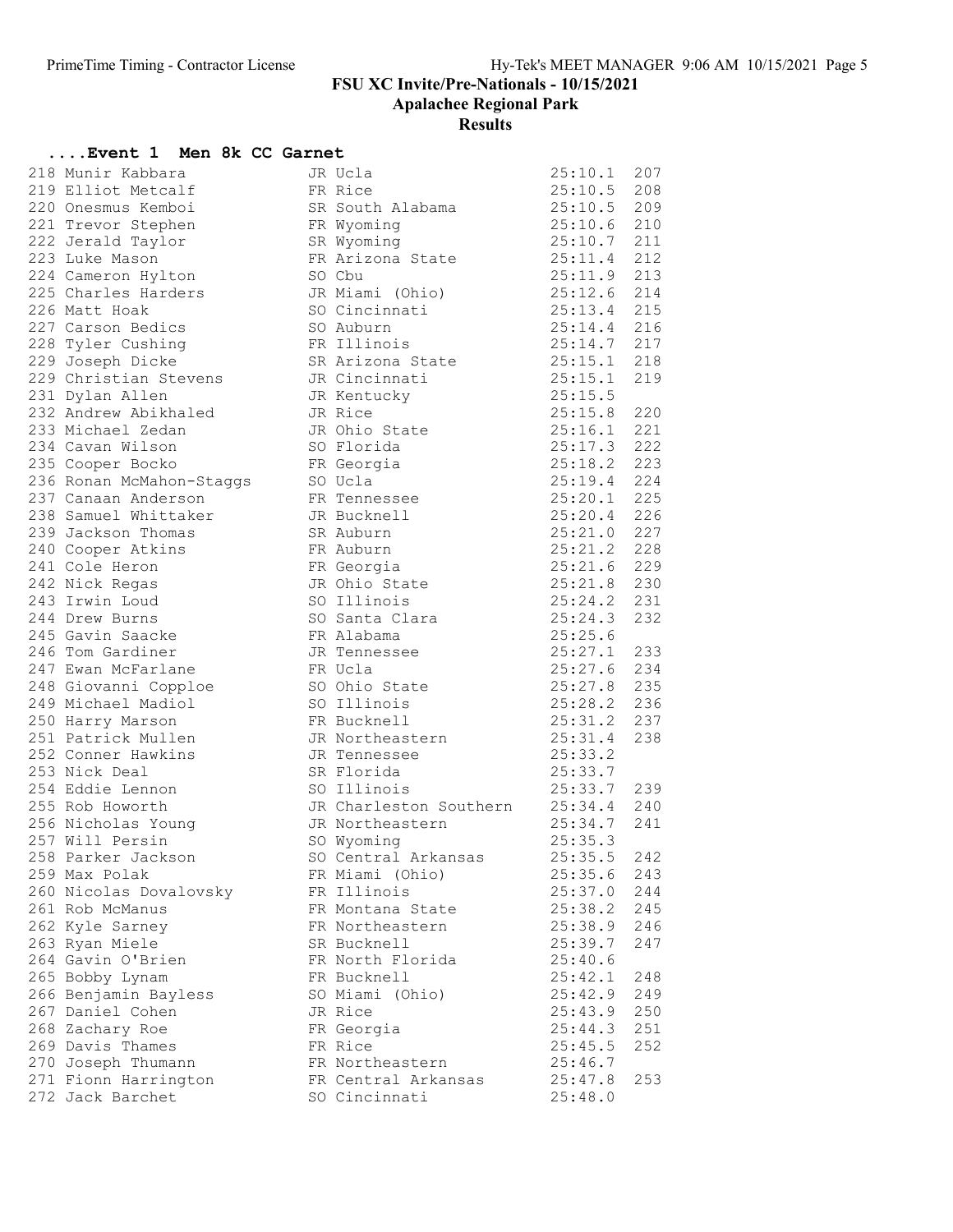| Event 1 Men 8k CC Garnet                 |                                            |                        |            |    |                |                |      |        |      |      |
|------------------------------------------|--------------------------------------------|------------------------|------------|----|----------------|----------------|------|--------|------|------|
| 273 Alex Hanson                          |                                            | SR Central Arkansas    |            |    |                | 25:48.7        | 254  |        |      |      |
| 274 Riley Collins                        |                                            | JR Montana State       |            |    |                | 25:50.2        |      |        |      |      |
| 275 Davis Potts                          | FR Georgia                                 |                        |            |    |                | 25:52.7        | 255  |        |      |      |
| 276 Max Burton                           |                                            | FR Utah Valley         |            |    |                | 25:53.8        | 256  |        |      |      |
| 277 Nate Pudner                          |                                            | SR South Alabama       |            |    |                | 25:53.9        | 257  |        |      |      |
| 278 Alex Zangara                         |                                            | SO Charleston Southern |            |    |                | 25:54.7        | 258  |        |      |      |
| 279 Keaton Anderson                      | SO Charlotte                               |                        |            |    |                | 25:54.9        | 259  |        |      |      |
| 280 Dayton Carlson                       | FR Arizona State<br>SO Miami               |                        |            |    |                | 26:03.6        | 260  |        |      |      |
| 281 Nick Saul                            |                                            | SO Miami (Ohio)        |            |    |                | 26:04.5        | 261  |        |      |      |
| 282 Thomas Cain                          |                                            | JR Central Arkansas    |            |    |                | 26:05.9        | 262  |        |      |      |
| 283 Ben Giblin                           | FR Illinois                                |                        |            |    |                | 26:09.6        |      |        |      |      |
| 284 Dan Conway                           |                                            | SO Miami (Ohio)        |            |    |                | 26:09.6        |      |        |      |      |
| 285 Harvey Chilcott                      |                                            | SO Santa Clara         |            |    |                | 26:12.5        | 263  |        |      |      |
| 286 Charlie Slaughter                    |                                            | SO South Alabama       |            |    |                | 26:13.9        | 264  |        |      |      |
| 287 Rodrigo Alvarez Gonzalez FR Bradley  |                                            |                        |            |    |                | 26:16.7        | 265  |        |      |      |
| 288 Garrett McSheffery                   |                                            | SO Arizona State       |            |    |                | 26:22.8        | 266  |        |      |      |
| 289 Ronen Oosthuizen                     | FR Rice                                    |                        |            |    |                | 26:25.4        |      |        |      |      |
| 290 Brendan Mellitt                      |                                            | SO Bucknell            |            |    |                | 26:26.6        | 267  |        |      |      |
| 291 Clayborn Clay Pender                 | JR Georgia                                 |                        |            |    |                | 26:27.8        |      |        |      |      |
| 292 Christian Tamura                     |                                            | JR Central Arkansas    |            |    |                | 26:30.2        | 268  |        |      |      |
| 293 Adam Meyer                           |                                            | SR Arizona State       |            |    | 26:32.0<br>269 |                |      |        |      |      |
| 294 Tate Whaley                          |                                            | JR Central Arkansas    |            |    |                | 26:32.7        | 270  |        |      |      |
| 295 Jaden Kingsley                       |                                            | 26:34.4                |            |    |                |                |      |        |      |      |
| 296 Lance Cunigan                        | SO Charleston Southern<br>SO South Alabama |                        |            |    |                | 26:34.7<br>271 |      |        |      |      |
| 297 Jack Good                            | JR Ohio State                              |                        |            |    | 26:37.6        |                |      |        |      |      |
|                                          |                                            | JR Santa Clara         |            |    |                | 26:44.9<br>272 |      |        |      |      |
| 298 Jorge Estrella<br>299 Brandon Knieja | JR Santa Ciaia<br>FR South Alabama         |                        |            |    | 27:21.9<br>273 |                |      |        |      |      |
| -- Owen Chase                            | SR Bucknell                                |                        | <b>DNF</b> |    |                |                |      |        |      |      |
| JR Ole Miss<br>-- Dalton Hengst          |                                            |                        | DNF        |    |                |                |      |        |      |      |
| -- Jared Peaslee                         | FR South Alabama                           |                        |            |    |                | DNF            |      |        |      |      |
| -- Andrew Martinez                       | JR Ucla                                    |                        |            |    | DNF            |                |      |        |      |      |
| -- Teagan Flanagan                       |                                            | SO South Alabama       |            |    |                | DNF            |      |        |      |      |
|                                          |                                            |                        |            |    |                |                |      |        |      |      |
|                                          |                                            | Team Scores            |            |    |                |                |      |        |      |      |
| Rank Team                                | Total                                      | $\mathbf{1}$           | 2          | 3  | 4              | 5              | $*6$ | $*7$   | $*8$ | $*9$ |
|                                          |                                            |                        |            |    |                |                |      |        |      |      |
| Results - Men                            |                                            |                        |            |    |                |                |      |        |      |      |
| 1 Northern Arizona                       |                                            | 64 —<br>$4\degree$     | 6          | 9  | 20             | 25             | 56   | 103    |      |      |
| Total Time: 1:55:58.40                   |                                            |                        |            |    |                |                |      |        |      |      |
| 23:11.68<br>Average:                     |                                            |                        |            |    |                |                |      |        |      |      |
| 2 Colorado                               |                                            | 128<br>$7\overline{ }$ | 23         | 24 | 36             | 38             |      | 40 105 |      |      |
| Total Time:<br>1:57:11.20                |                                            |                        |            |    |                |                |      |        |      |      |
| 23:26.24<br>Average:                     |                                            |                        |            |    |                |                |      |        |      |      |
| 3 Arkansas                               | 128                                        | 10 <sub>o</sub>        | 16         | 27 | 31             | 44             | 47   | 108    |      |      |
| Total Time:<br>1:57:21.00                |                                            |                        |            |    |                |                |      |        |      |      |
| 23:28.20<br>Average:                     |                                            |                        |            |    |                |                |      |        |      |      |
| 4 Byu                                    | 131                                        | $\mathbf{1}$           | 8          | 19 | 35             | 68             | 97   | 106    |      |      |
| 1:56:51.80<br>Total Time:                |                                            |                        |            |    |                |                |      |        |      |      |
| 23:22.36<br>Average:                     |                                            |                        |            |    |                |                |      |        |      |      |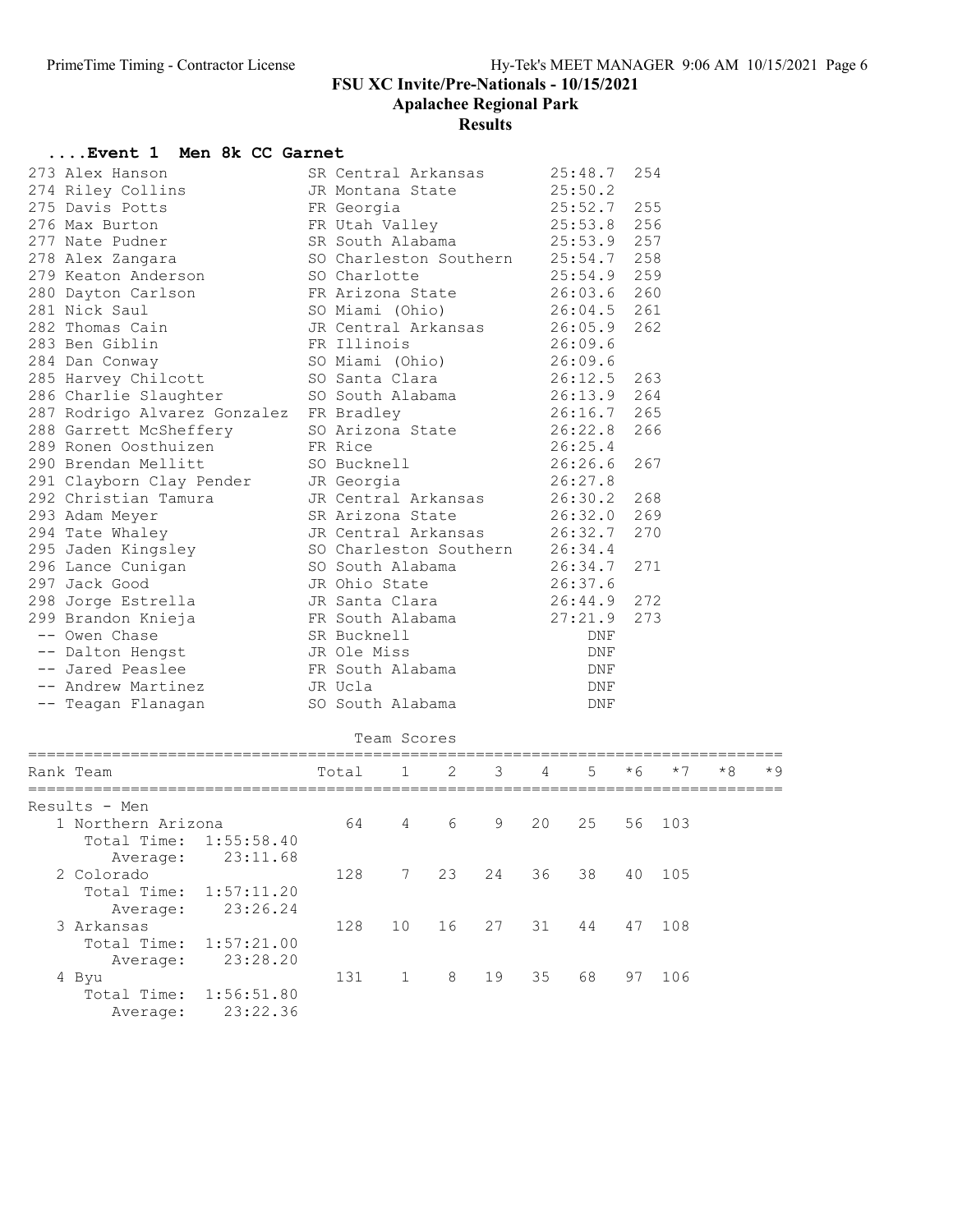Apalachee Regional Park

| Event 1            |            |          | Men 8k CC Garnet |           |                      |     |     |         |                 |     |
|--------------------|------------|----------|------------------|-----------|----------------------|-----|-----|---------|-----------------|-----|
| 5 Notre Dame       |            |          | 203              |           | 5 <sup>5</sup><br>17 | 51  | 57  | 73      | 86              | 88  |
| Total Time:        | 1:58:07.80 |          |                  |           |                      |     |     |         |                 |     |
| Average:           | 23:37.56   |          |                  |           |                      |     |     |         |                 |     |
| 6 Texas            |            |          | 233              | 28        | 29                   | 43  | 54  | 79      | 102             | 123 |
| Total Time:        | 1:58:42.00 |          |                  |           |                      |     |     |         |                 |     |
| Average:           |            | 23:44.40 |                  |           |                      |     |     |         |                 |     |
| 7 Princeton        |            |          | 271              | 39        | 41                   | 58  | 63  | 70      | 112             | 116 |
| Total Time:        | 1:59:19.50 |          |                  |           |                      |     |     |         |                 |     |
| Average:           |            | 23:51.90 |                  |           |                      |     |     |         |                 |     |
| 8 Florida State    |            |          | 281              | 2         | 11                   | 55  | 89  | 124     | 136             | 142 |
| Total Time:        | 1:58:30.60 |          |                  |           |                      |     |     |         |                 |     |
| Average:           | 23:42.12   |          |                  |           |                      |     |     |         |                 |     |
| 9 Alabama          |            |          | 325              | 3         | 13                   | 33  | 127 | 149     | 181             | 182 |
| Total Time:        | 1:58:47.50 |          |                  |           |                      |     |     |         |                 |     |
| Average:           |            | 23:45.50 |                  |           |                      |     |     |         |                 |     |
| 10 Georgetown      |            |          | 331              | 37        | 52                   | 62  | 82  | 98      | 110             | 113 |
| Total Time:        | 1:59:50.00 |          |                  |           |                      |     |     |         |                 |     |
| Average:           |            | 23:58.00 |                  |           |                      |     |     |         |                 |     |
| 11 Ole Miss        |            |          | 349              | 18        | 26                   | 83  | 96  | 126     | 158             | 162 |
| Total Time:        | 1:59:37.50 |          |                  |           |                      |     |     |         |                 |     |
| Average:           |            | 23:55.50 |                  |           |                      |     |     |         |                 |     |
| 12 Montana State   |            |          | 364              | 12        | 45                   | 60  | 92  | 155     | 186             | 245 |
| Total Time:        | 1:59:53.30 |          |                  |           |                      |     |     |         |                 |     |
| Average:           | 23:58.66   |          |                  |           |                      |     |     |         |                 |     |
| 13 Duke            |            |          | 367              | 53        | 66                   | 76  | 85  | 87      | 117             | 125 |
| Total Time:        | 2:00:16.00 | 24:03.20 |                  |           |                      |     |     |         |                 |     |
| Average:<br>14 Cbu |            |          | 376              | 30        | 61                   | 72  | 75  | 138     | 177             | 213 |
| Total Time:        | 2:00:06.80 |          |                  |           |                      |     |     |         |                 |     |
| Average:           |            | 24:01.36 |                  |           |                      |     |     |         |                 |     |
| 15 Wake Forest     |            |          | 401              | 22        | 46                   | 77  | 109 | 147     |                 |     |
| Total Time:        | 2:00:16.90 |          |                  |           |                      |     |     |         |                 |     |
| Average:           |            | 24:03.38 |                  |           |                      |     |     |         |                 |     |
| 16 Weber State     |            |          | 454              | 32        | 74                   | 104 | 114 | 130     | 139             | 167 |
| Total Time:        | 2:00:39.40 |          |                  |           |                      |     |     |         |                 |     |
| Average:           |            | 24:07.88 |                  |           |                      |     |     |         |                 |     |
| 17 Charlotte       |            |          | 496              | 14        | 34                   | 133 | 154 | 161     | 184             | 259 |
| Total Time:        | 2:00:44.20 |          |                  |           |                      |     |     |         |                 |     |
| Average:           |            | 24:08.84 |                  |           |                      |     |     |         |                 |     |
| 18 Kentucky        |            |          | 551              | 80        | 84                   | 99  |     |         | 132 156 172 195 |     |
| Total Time:        | 2:01:42.50 |          |                  |           |                      |     |     |         |                 |     |
| Average:           |            | 24:20.50 |                  |           |                      |     |     |         |                 |     |
| 19 Utah Valley     |            |          | 584              | 50        | 91                   | 129 | 141 | 173     | 202             | 256 |
| Total Time:        | 2:01:53.40 |          |                  |           |                      |     |     |         |                 |     |
| Average:           |            | 24:22.68 |                  |           |                      |     |     |         |                 |     |
| 20 Liberty         |            |          | 595              | 59        | 71                   | 145 |     | 157 163 | 201             | 203 |
| Total Time:        | 2:02:02.30 |          |                  |           |                      |     |     |         |                 |     |
| Average:           |            | 24:24.46 |                  |           |                      |     |     |         |                 |     |
| 21 North Florida   |            |          | 604              | 81        | 93                   | 111 | 159 | 160     | 174             | 204 |
| Total Time:        | 2:02:05.30 |          |                  |           |                      |     |     |         |                 |     |
| Average:           |            | 24:25.06 |                  |           |                      |     |     |         |                 |     |
| 22 Santa Clara     |            |          |                  | 651<br>48 | 95                   | 100 | 176 | 232     | 263             | 272 |
| Total Time:        | 2:02:35.40 |          |                  |           |                      |     |     |         |                 |     |
| Average:           |            | 24:31.08 |                  |           |                      |     |     |         |                 |     |